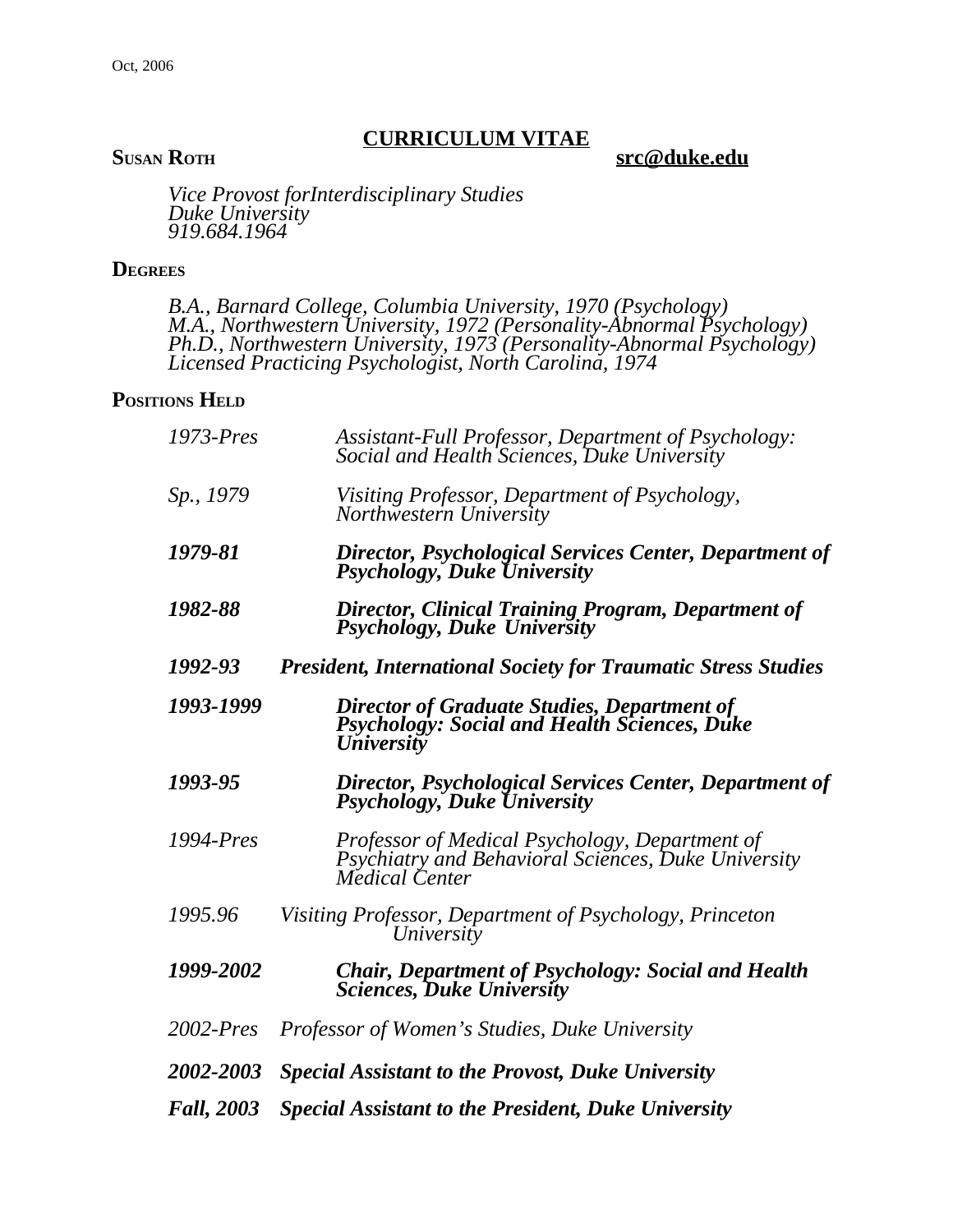#### **SELECTED RESEARCH PUBLICATIONS**

- Roth, S., & Bootzin, R. (1974). The effects of experimentally induced expectancies of external control: An investigation of learned helplessness. *Journal of Personality and Social Psychology*, **29**, 253-264.
- Kilpatrick-Tabak, B., & Roth, S. (1978). An attempt to reverse performance deficits associated with depression and experimentally induced helplessness. *Journal of Abnormal Psychology*, **87**, 141-154.
- Roth, S. (1980). A revised model of learned helplessness in humans. *Journal of Personality*, **48**, 103-133.
- Cohen, L., & Roth, S. (1984). Coping with abortion. *Journal of Human Stress.*, **10**, 140-146.
- Roth, S., & Cohen, L. (1986). Approach, avoidance, and coping with stress. *American Psychologist*, **41**, 813-819.
- Cohen, L., & Roth, S. (1987). The psychological aftermath of rape: Long-term effects and individual differences in recovery. *Journal of Social and Clinical Psychology*, **5**(4), 525- 534.
- Roth, S. & Lebowitz, L. (1988). The experience of sexual trauma. *Journal of Traumatic Stress*, **1**, 79-107.
- Roth, S., Dye, E., & Lebowitz, L. (1988). Group therapy for sexual assault victims. *Psychotherapy*, **25**, 82-93.
- Lisak, D., & Roth, S. (1988). Motivational factors in non-incarcerated sexually aggressive men. *Journal of Personality and Social Psychology*, **55**, 795-803.
- Lisak, D., & Roth, S. (1990). Motives and psychodynamics of nonincarcerated rapists. *American Journal of Orthopsychiatry*, **60**, 268-281.
- Adler, N. E., David, H. P., Major, B. N., Roth, S., Russo, N. F., & Wyatt, G. E. (1990). Psychological responses to abortion. *Science*, **248**, 41-44.
- Dye, E., & Roth, S. (1990). Psychotherapists' knowledge about and attitudes toward sexual assault victim clients. *Psychology of Women Quarterly*, **14**, 191-212.
- Dye, E., & Roth, S. (1991). Psychotherapy with Vietnam veterans and rape and incest victims: An evaluation of the treatment literature and an examination of underlying assumptions about the coping process. *Psychotherapy*, **28**, 103-120.
- Roth, S., & Newman, E. (1991). Measurement of the process of coping with sexual trauma. *Journal of Traumatic Stress*, **4**, 279-299.
- Roth, S., & Newman, E. (1992). The role of helplessness in recovery from sexual trauma. *Canadian Journal of Behavioral Science*, **24**, 220-232.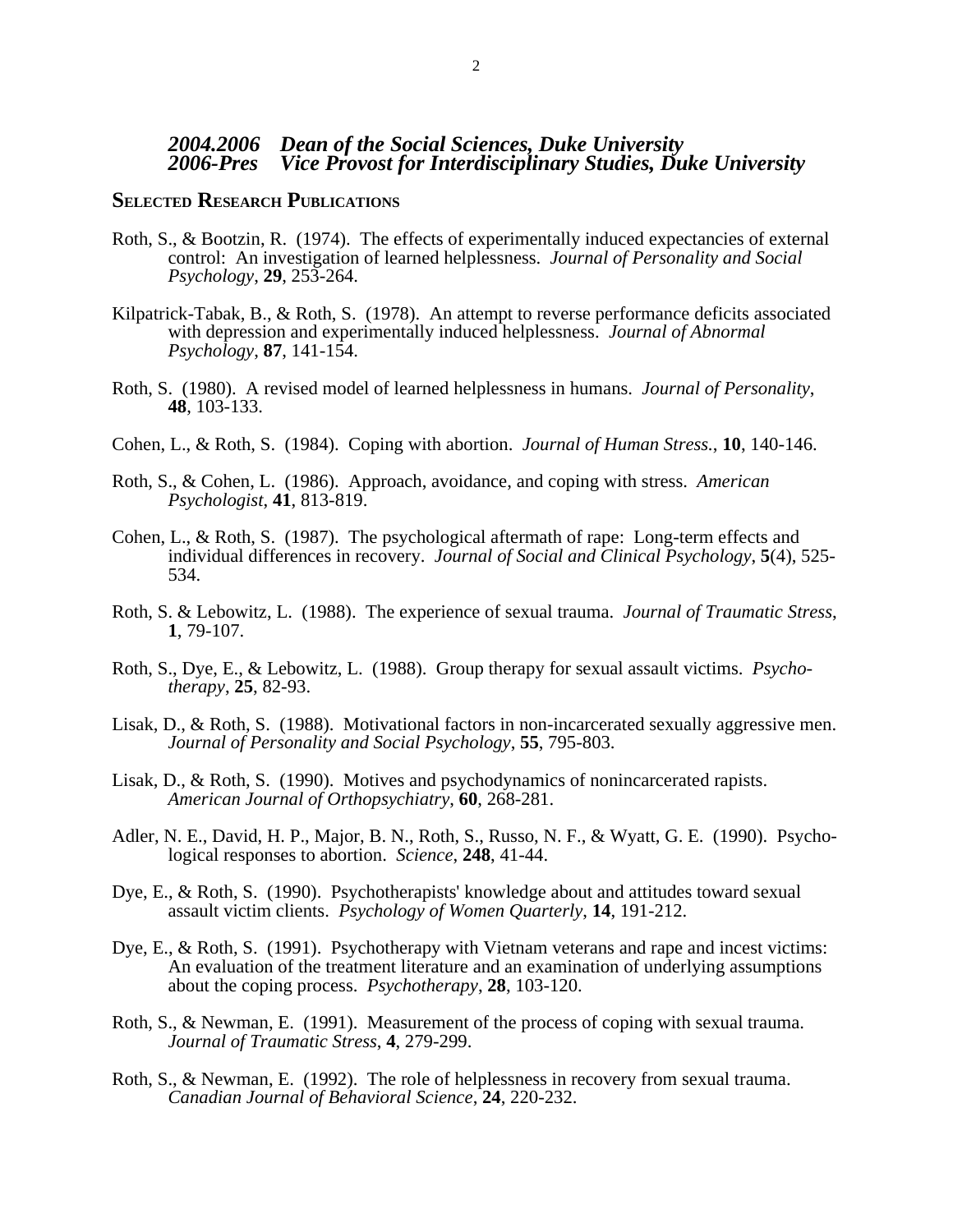- Adler, N. E., David, H. P., Major, B. N., Roth, S., Russo, N. F., & Wyatt, G. E. (1992). Psychological factors in abortion. *American Psychologist*, **47**, 1194-1205.
- Roth, S., & Batson, R. (1993). The creative balance: The therapeutic relationship and thematic issues in trauma resolution. *Journal of Traumatic Stress*, **6**, 159-179.
- Roth, S., & Newman, E. (1993). The process of coping with incest for adult survivors: Measurement and implications for treatment and research. *Journal of Interpersonal Violence*, **8**, #3. Also reprinted in G. Everly and J. Lating (Eds.) (1995). *Psychotraumatology: Key papers and core concepts in post-traumatic stress*. New York: The Plenum series on stress & coping.
- Roth, S., DeRosa, R. R., & Turner, K. (1996). Cognitive-behavioral interventions for post -traumatic stress disorder. In Giller, E. Jr. and Weisaeth, L. (Eds.) *Emerging concepts in the treatment of post traumatic stress disorders.* London: Bailliere Tindall.
- van der Kolk, B. A., Pelcovitz, D., Roth, S., Mandel, F. S. , McFarlane, A., & Herman, J. (1996). Dissociation, affect dysregulation and somatization: The complexity of adaptation to trauma. *American Journal of Psychiatry*, **153**, 83-93.
- Turner, K., DeRosa, R., Roth, S., Batson, R. & Davidson, J. (1996). A multi-modal treatment for incest survivors: Preliminary outcome data. *Clinical Psychology and Psychotherapy: An International Journal of Theory and Practic*e, **3**, 220-229.
- Roth, S., Lebowitz, L., & DeRosa, R. (1997). Thematic assessment of post-traumatic stress reactions. In Wilson, J.P. and Keane, T.M. (Eds.). *Assessing psychological trauma and PTSD: A handbook for practitioners.* New York: Guilford Press.
- Roth, S. & Batson, R. (1997). *Naming the Shadows: A New Approach to Individual and Group Psychotherapy for Adult Survivors of Childhood Incest*. New York, NY: Free Press.
- Roth, S., Newman, E., Pelcovitz, D., van der Kolk, B., & Mandel, F. S. (1997). Complex PTSD in victims exposed to sexual and physical abuse: Results from the DSM-IV field trials for posttraumatic stress disorder. *Journal of Traumatic Stress,* **10**, 539-555.
- Roth, S. & Friedman, M. J. (Chief Editors). (1998). Childhood trauma remembered: A report on the current scientific knowledge base and its applications. A publication of *The International Society for Traumatic Stress Studies*. Also reprinted in the *Journal of Child Sexual Abuse,* **7,** 83-111*.*
- Kilpatrick, D.G., Resnick, H.S., Freedy, J. R., Pelcovitz, D., Resick, P., Roth, S., & van der Kolk, B. (1998). Posttraumatic stress disorder field trial: Evaluation of the PTSD construct: Criteria A through E. In Widiger, T. A., Frances, A. J., Pincus, H. A., Ross, R., First, M. B., Davis, W. , & Kline, M. (Eds.). *DSM-IV sourcebook, volume IV.* Washington, DC: American Psychiatric Press.
- Krause, E.D., DeRosa, R.R., & Roth, S. (2002). Gender, trauma themes, and PTSD: Narratives of male and female survivors. In Kimerling, R., Ouimette, P., & Wolfe, J. (Eds). *Gender and Post-Traumatic Stress Disorder.* New York: Guilford Publications, Inc.